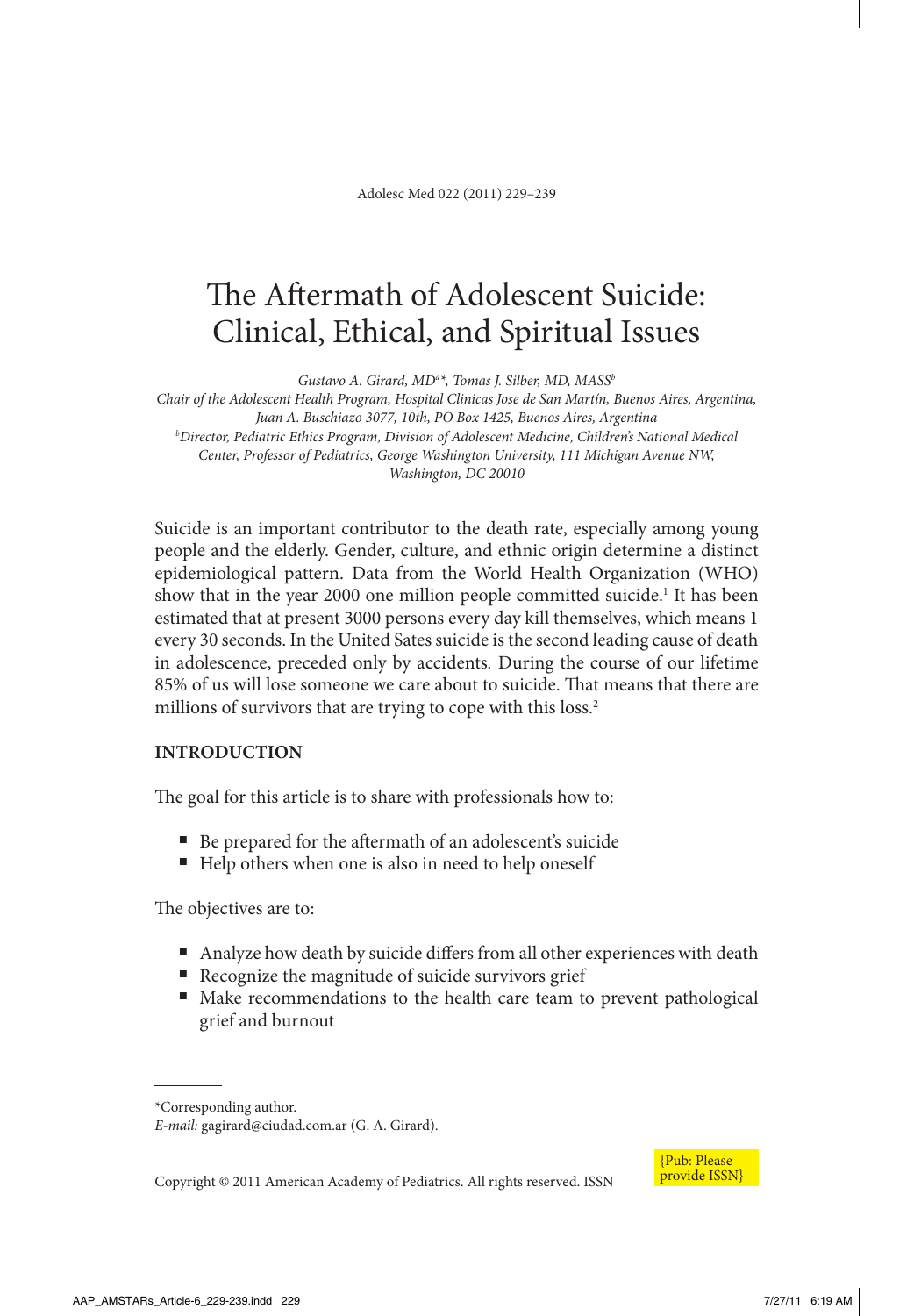The objectives are approached systematically by reviewing:

- Conceptualization of suicide
- A typology of suicide
- Physicians' attitudes toward suicide
- The aftermath of suicide (focusing on the suicide grievers)
- The impact of suicide on clinicians
- Research data
- The role of spirituality
- An outline of therapeutic interventions

We conclude with the dénouement of the case presented at the beginning of the article.

Case: Mary, a 19-year-old college student first consulted the adolescent medicine specialist when she was 15-years-old for bulimia, depressed mood, and cutting. Her primary physician felt overwhelmed by this, so the adolescent medicine consultant became her doctor. As years went by, in spite of the efforts of an interdisciplinary team, her depression worsened, she had two attempted suicides by overdose, followed by two psychiatric hospitalizations. In spite of all this, she was a good student and was accepted into a prestigious nearby college. Unexpectedly one morning, while visiting her parents during spring break, she committed suicide by bag asphyxiation. This coincided with her therapist's vacation. Her psychiatrist had recently changed her from an SSRI to a different kind of antidepressant. By a twist of fate she had an appointment to see him on the afternoon of the day that would be her last. The adolescent medicine physician who had been taking care of her learned about Mary's suicide from the father. What can and what ought he to do next?

## **Conceptualization of Suicide**

Research on suicide has embraced two conceptualizations: one looking at the individual as the object of analysis, the other looking at general data, such as the suicide rate in cities, communities, and countries.

The studies based on individual characteristics take into consideration personality types, attitudes, social functioning, and physical and mental health. Those that utilize aggregates focus on sociological variables. Durkheim<sup>3</sup> studied sociological variables in the 19th Century, when he stated that each society has its own social nature and hence its own aptitude for suicide. Traditionally, in the first view suicide is considered the domain of psychiatry. The second view, without diminishing the importance of mental health, concentrates on the ecology of suicide, thus recognizing that there is a multitude of contributing elements.<sup>4</sup> Both views are not necessarily mutually incompatible and may eventually be integrated. Although this article is centered on the aftermath of suicide, the pro-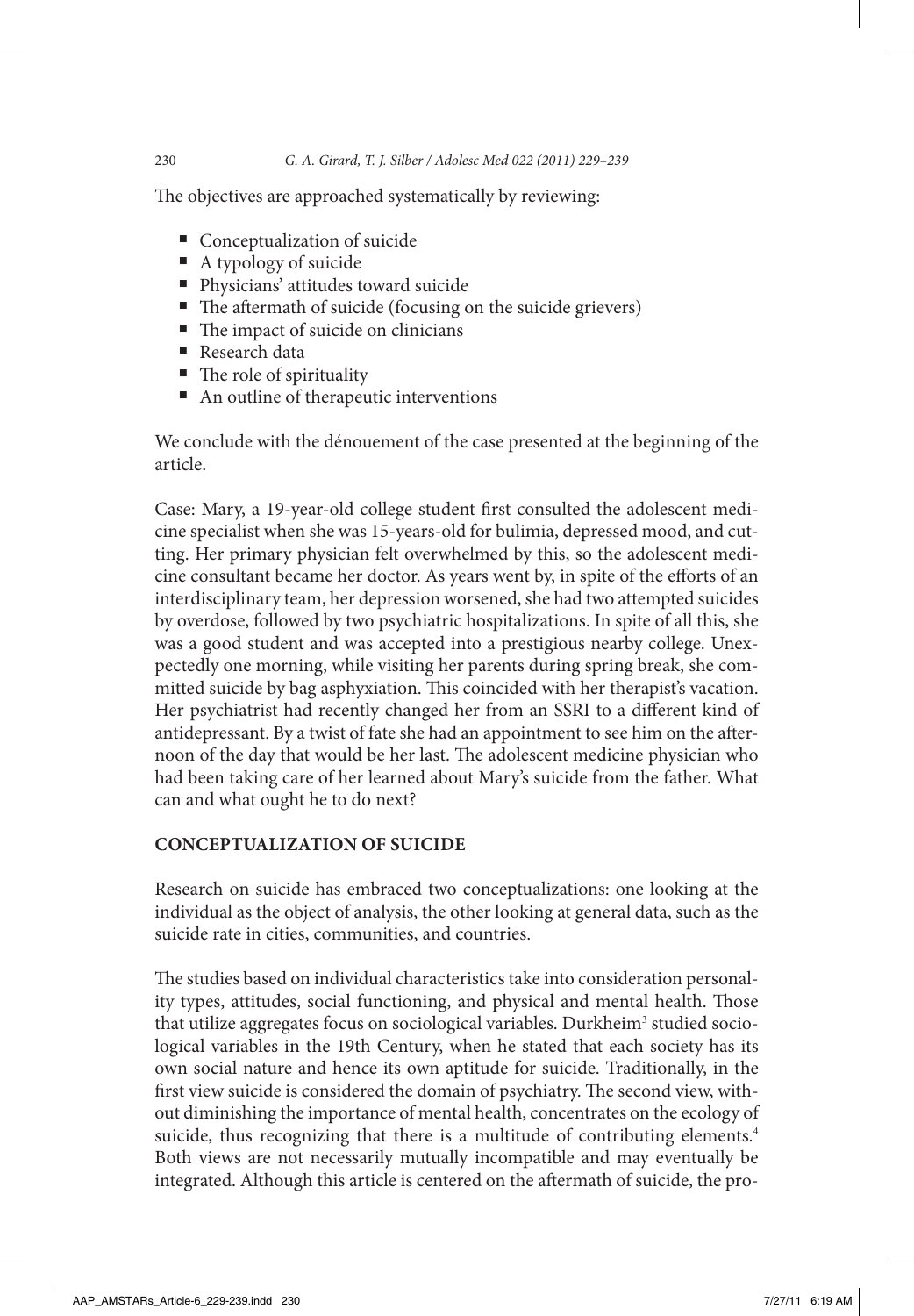cess culminating in the act of suicide needs to be considered in dealing with the effects on family and the social environment in which the adolescent lived.

#### **Typology of Suicide**

A typology has been proposed intending to define the role of the involved clinician.5 This classification distinguishes:

- 1. Unassisted suicide
- 2. Facilitated suicide
- 3. Assisted suicide

The unassisted suicide represents an action that may take two forms. The first is when the victim completes suicide while not currently or recently in the care of a clinician. The second is when the victim was currently under the care of a clinician but not for a condition associated with suicidality.

The facilitated suicide is an involuntary event. It applies when the victim completes suicide while currently or recently in the care of a clinician and where the following factors were present:

- A clinical or custodial relationship existed
- The clinician or provider had knowledge of the risk
- Means of prevention or intervention may have been available

This is the most devastating experience a professional may have in a lifetime and is carefully addressed in this article.

The assisted suicide is a voluntary event, when a clinician, with knowledge of the individual's wishes and consent, enables suicide completion by providing the lethal means and guidance to use. Assisted suicide is outside the scope of this paper.

#### **Physicians' Attitudes Toward Suicide**

Since their very early professional training doctors are taught that their mission is to help patients get well. Most professionals are not well prepared for the most radical rejection of their services that is implied by suicide. This may be enhanced by the discrepancy between what the individual was probably thinking and feeling at the time of his or her action, and how the members of the health professions normally think and act. (Or perhaps not entirely: Every year the number of physicians that commit suicide is equivalent to the size of a medical school class). This leads to the postsuicide emergence of ambivalent, critical, and/or contradictory feelings that family, close friends, and the (formerly) treating professionals may share. Certainly all those involved also bring their own subjective experience, culture, and tradition to bear on the experience.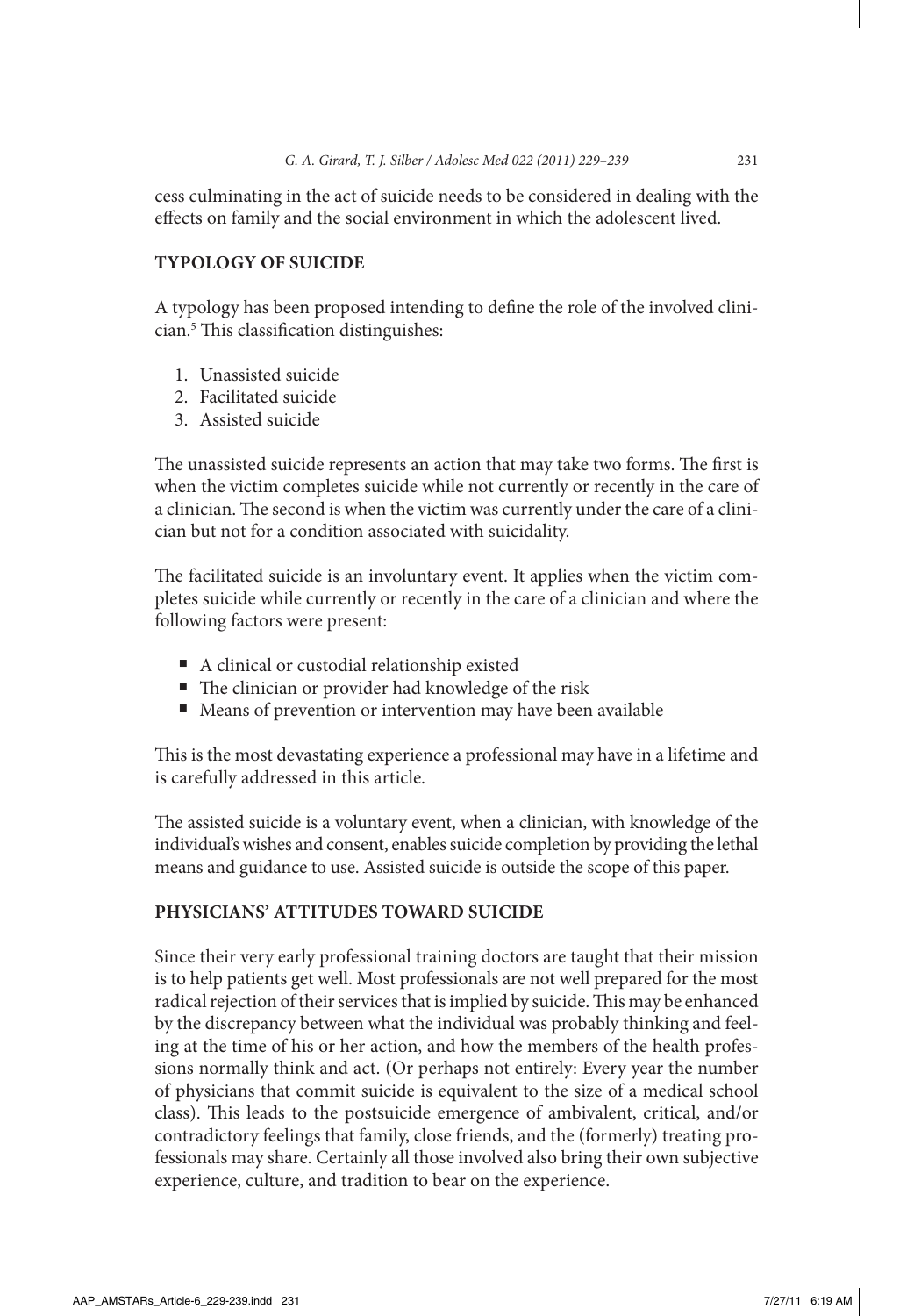#### 232 *G. A. Girard, T. J. Silber / Adolesc Med 022 (2011) 229–239*

When an adolescent suicide takes place, an awkward situation arises that is different from what is part of the doctor's everyday professional life of treating patients. This usually involves working on prevention and treatment of biological and sociopsychological pathologies. Suicide is different: it often renders the physician impotent and confused. Nevertheless the clinician's intuition is that most suicides follow a "process" and do not come out of the blue, even though the adolescent may never have shared her suicidal ideation. It is precisely the suspicion that this may be the case that causes feelings of guilt that something could have been done to prevent the suicide. Feelings, though, are not necessarily markers for reality, and the more experienced health care workers understand that there is clearly a stretch between reflecting on what may have happened and responsibility for the actions of the suicide victim.

#### **The Aftermath of Suicide**

"Suicide carries in its aftermath a level of confusion and devastation that is . . . beyond description."6 The event shocks those that are close to the suicide victim, and similar emotional responses can be noticed among the grieving, although the way in which they may be expressed may vary. A tumultuous number of ideas and feelings arise one after the other and intermix, such as fury, anger, depression, guilt, failure, disappointment, shame, and hopelessness

There are some extraordinary issues involved in adolescent suicide. Although loss and death are universal causes of grief, the death of an adolescent and the loss of that future is an added cause of grief. Moreover, death by suicide is a horrific death, which potentiates grief even more. Thus the survivors left behind can suffer extreme forms of grief, including a sense of disbelief regarding the death, anger and bitterness, intense yearnings for the deceased, with pangs of painful emotions, preoccupations with thoughts about the loved one, and avoidant behaviors (eg, not cleaning out the room of the deceased). More ominously it may lead to serious health problems such as alcoholism and even "re-encounter suicide."

It is true that death by itself has a tremendous impact on its witnesses. All human beings, starting around the age of 4 years old, acquire some understanding of death and rationally develop their consciousness about the end of life. Nevertheless it is very difficult to fully accept the fact of one's death and be truly prepared for death. For most of us our primary survival instinct is present even at advanced stages of illness. Suicide is a different way of dying. This is phenomenologically quite different from the experience of losing somebody to an illness, as hard as that may be. Next we address in more detail what happens to those left behind in the weeks and months following an adolescent suicide. It is important to notice that the treating physician is also at risk.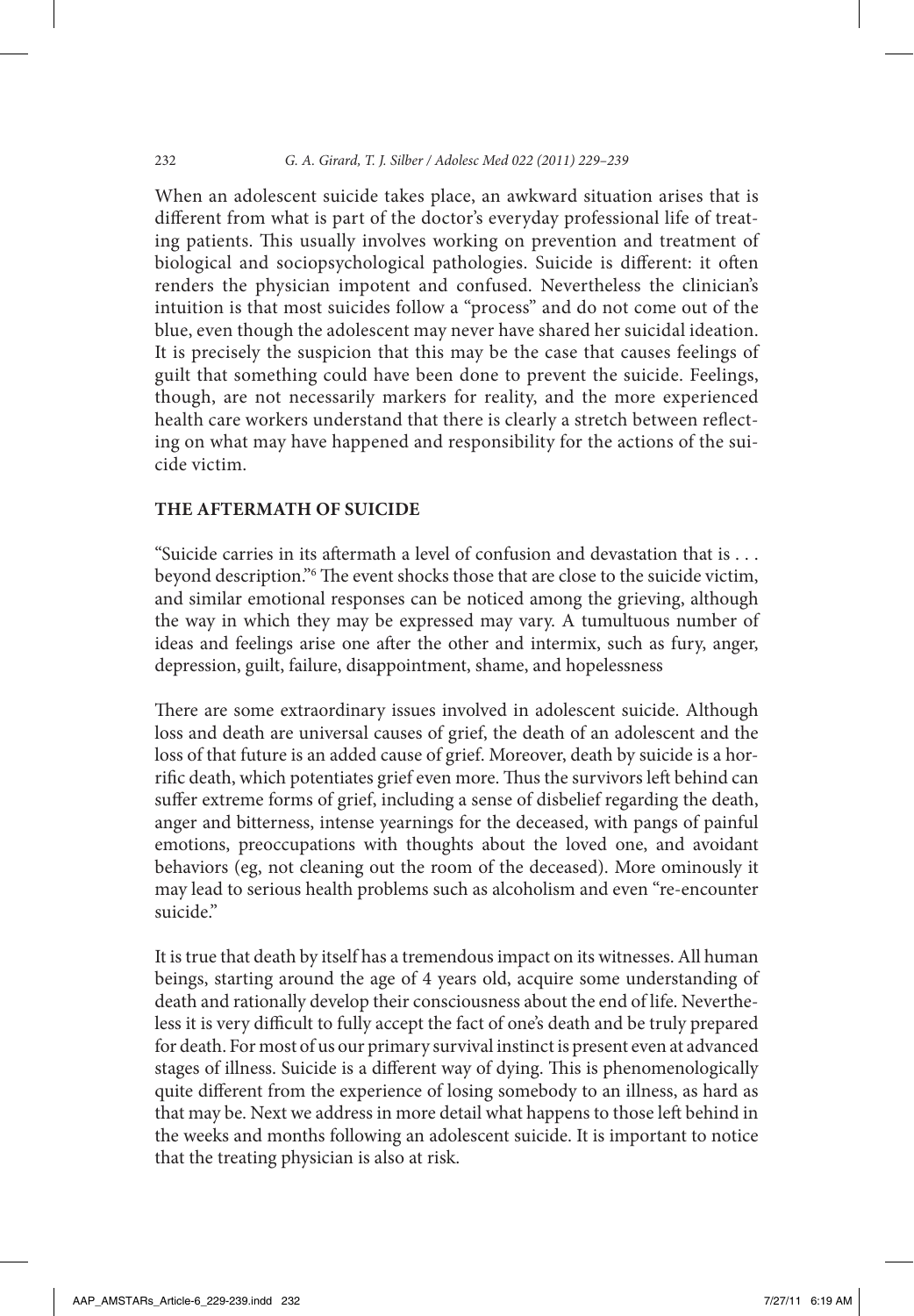#### **The Suicide Grievers**

The definition of a *suicide griever* is an individual who has lost to suicide someone he/she cared for deeply. The victim may be a parent, child, spouse, sibling, other relative, partner, or friend. It is estimated that every suicide leaves 6 to 8 "survivors." The 31,000 reported suicides in the US annually cause 180,000 to 250,000 men, women, adolescents, and children to become suicide grievers every year. There may be up to 4 million grievers in the nation. Suicide, by its very nature, leaves in its wake a tremendous sense of confusion and displacement for those left behind.

The grief that suicide causes is intense and prolonged. In the National Strategy for Suicide Prevention this is poignantly described: "Those who lose someone close as the result of suicide, experience an emotional trauma that may take leave, but never departs."2 To make matters worse suicide is still stigmatized, which may result in suicide grievers withdrawing from seeking support. Suicide grievers may feel responsible for their loss. Those who witness the suicide or find the body may suffer post-traumatic stress. Between the suicide grievers the risk of suicide ranges from 1.5 to 5 times higher than the general population. Indeed 1 in 4 suicide attempters has a family history of suicide. Moreover, suicide grievers who have consanguineous relationship to the victim may share neurobiological features that may increase that risk.<sup>2</sup>

#### **The Parents**

The resource and healing guide of The American Foundation for Suicide Prevention (www.afsp.org)<sup>7</sup> stresses that suicide bereavement manifests in 3 broad areas of grief response:

- 1. Survivors seem to struggle with questions of meaning-making around the death ("Why did they do it?"). They try to make sense of the motives and frame of mind of the deceased.
- 2. Survivors show higher levels of guilt feelings, blame, and responsibility for the death than do other mourners ("Why didn't I prevent it?"). Occasionally survivors feel that they directly caused the death through mistreatment or abandonment of the deceased. More frequently, they blame themselves for not anticipating and preventing the actual act of suicide.
- 3. Survivors also experience heightened feelings of rejection or abandonment by the loved one, along with anger toward the deceased ("How could they do this to me?").<sup>6</sup> They grieve for the very person that has taken their loved ones life. The best way of understanding this is by considering that in German the word for suicide is " selbst-mord," meaning the murdering of the self.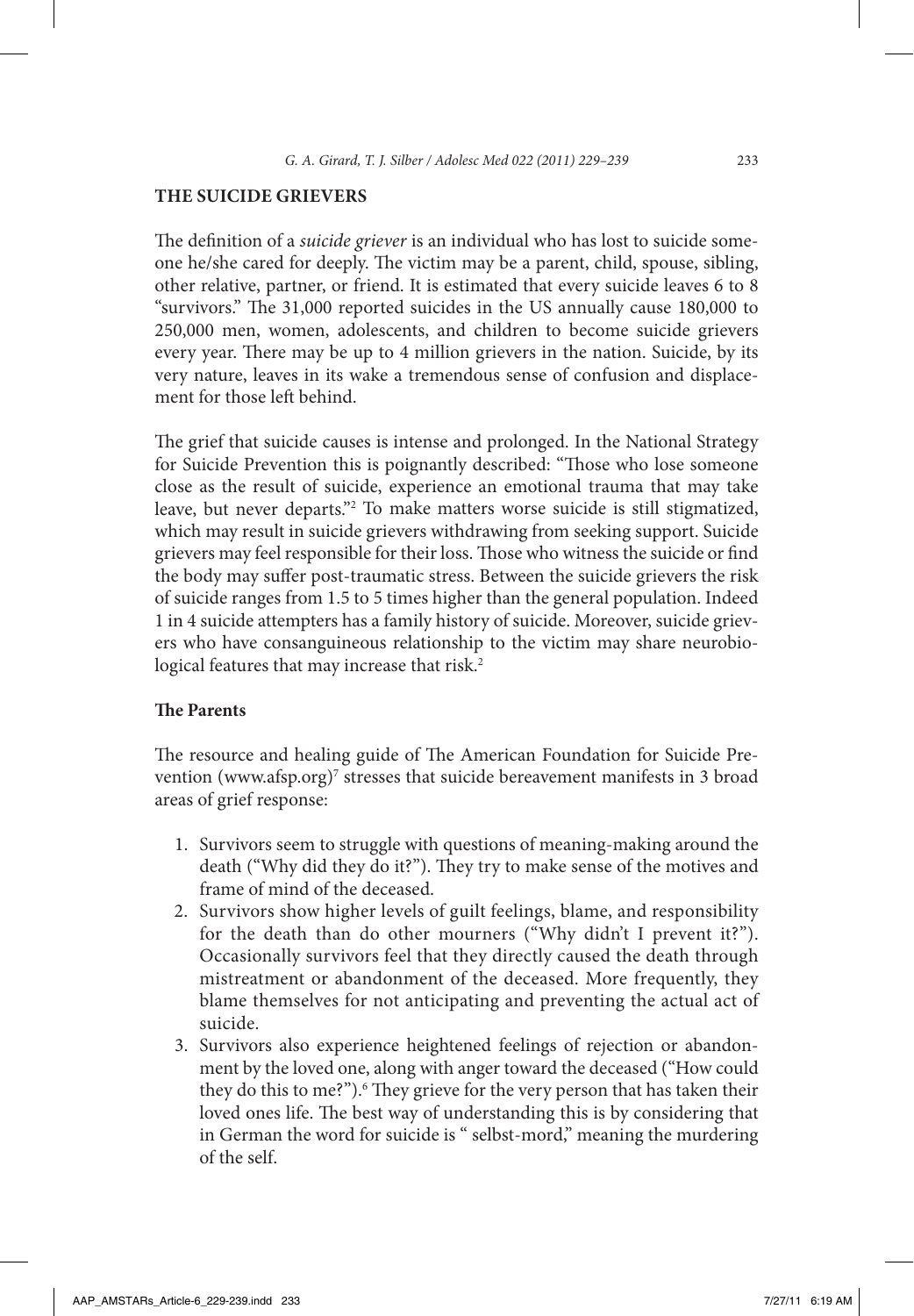After their son's or daughter's suicide some parents have indeed admitted thinking about committing suicide themselves, but they decided not to because they were all too familiar with the consequences for the bereaved. Nevertheless, caution is justified in the aftermath of suicide. The rate of suicide in families of suicide victims is twice as high as in families of comparison subjects, and a family history of suicide is a significant risk factor independent of severe mental disorder.<sup>8</sup>

#### **The Siblings**

Although it is true that in general there is little support available to parents after their child's suicide, there is even less support for the younger or older siblings. Silence about the death and even hiding its cause may be the case for the very young brothers or sisters. Few adults, professionals, or others have succeeded with involving children in sharing thoughts about the loss.9 Suicide notes rarely clarify the deep motivations that led to suicide and are seldom helpful to the siblings, even though they declare love and ask for forgiveness or attempt an explanation such as, "I can't go on living like this." Some letters yield instructions to pass on personal belongings to siblings, an uncomfortable inheritance for many.10

We must be aware that children express their feelings differently from adults, and perhaps they may want to play with their friends as usual or may appear to be unaffected; they must know (be told) that they don't have to feel sad all the time. Children express much of their grief through their behavior, rather than by words: They may become clingy, irritable, have problems concentrating, and play games involving death and violence. Many times they worry that someone else they love might die.

A question that often arises for parents is "What should I tell my children about the suicide?" Many parents have had little experience talking with children about death, let alone suicide, and are worried about how their children will react and how the news will affect their child in the long term. The Children Bereaved by Suicide Project in Sydney, Australia, advices: "Explain death as being when the body stops working, ask the child what they understand about what 'being dead' means. It is not helpful to say that a person has gone away or they are just sleeping. One way to define suicide is to describe it as 'when someone makes their body stop working,' because many times the word suicide is confusing so you must check out what they have understood."<sup>11</sup>

Most children experience difficulties that are not predominantly individual, but rather relational and social in nature, and largely contextually dependent.

## **The Peers**

Consideration has been given to the "contagion effect" of suicide, particularly among teenagers and young adults. School-based strategies, peer helper pro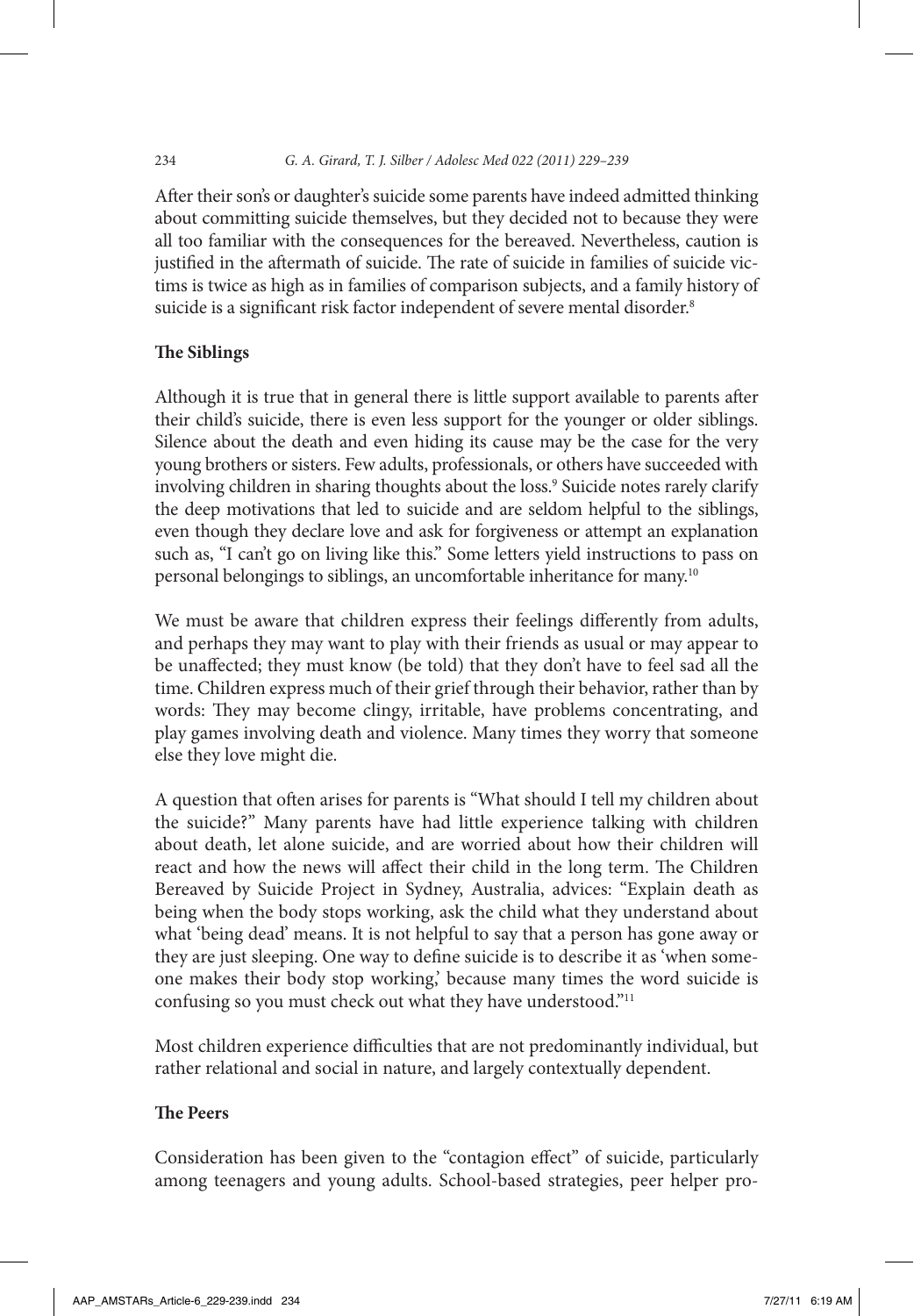grams, and "postvention" (ie, suicide prevention activities, such as crisis debriefing interventions, aimed at youth recently exposed to suicide) are strategies that are not supported by sufficient evidence to substantiate their widespread or unqualified use.<sup>12,13</sup> Unfortunately the same is true about suicide awareness curricula used as part of school-based suicide prevention strategies.

Parents and loving adults giving emotional support are still the mainstay of protection.

#### **The Physician and the Medical Team**

The theme of death and thinking about death has only recently made its way into medical schools and therefore for many professionals understanding of death is self-made as they progress throughout their professional life. This consists of "dying a little" with every patient that died under their care. An apprenticeship is needed to learn how to endure the anxiety, guilt, and the sensation of failure that such death can generate. However when death is not processed and becomes overwhelming, it can lead to burnout, evasion from responsibility, frustration, and death anxiety, leading the professional to attend mostly to his own needs rather than those of his patients. Indeed denial, distancing, and mood changes can all be defense mechanisms to ward of the anxiety and sadness evoked by the death of a patient.<sup>9</sup>

Hence, paradoxically, aiming to incorporating death into one's life results in an enriching experience that opens up the life of the physician. The knowledge and acceptance of one's mortality allows the physician to continue to carry out his or her professional duties as a physician while confronting the death of his or her patients. Only that way can we really help our dying patients.<sup>14</sup>

However, the applecart can be turned over by the adolescent who ends his own life. A completely different kind of suffering is added to the usual distress caused by death. The suicide of a patient can be extremely distressing for frontline professionals. The exposure to such situations can undermine a professional's functioning and generate feelings of incompetence, cause them to question their professional standing, and ultimately contributing further to burnout. Concerns for the bereaved family, feelings of responsibility for the death, and having had a close therapeutic relationship with the deceased adolescent are key factors that influence the adjustment and coping of a health professional in the aftermath of the death of a patient by suicide.<sup>15</sup>

The impact of suicide attempts or completion on the medical team may vary, but it is worrisome that many health professionals are not adequately trained to provide proper assessment, treatment, and management of suicidal patients, nor do they know how to refer patients properly for specialized assessment and treatment. Despite the increased awareness of suicide as a major public health prob-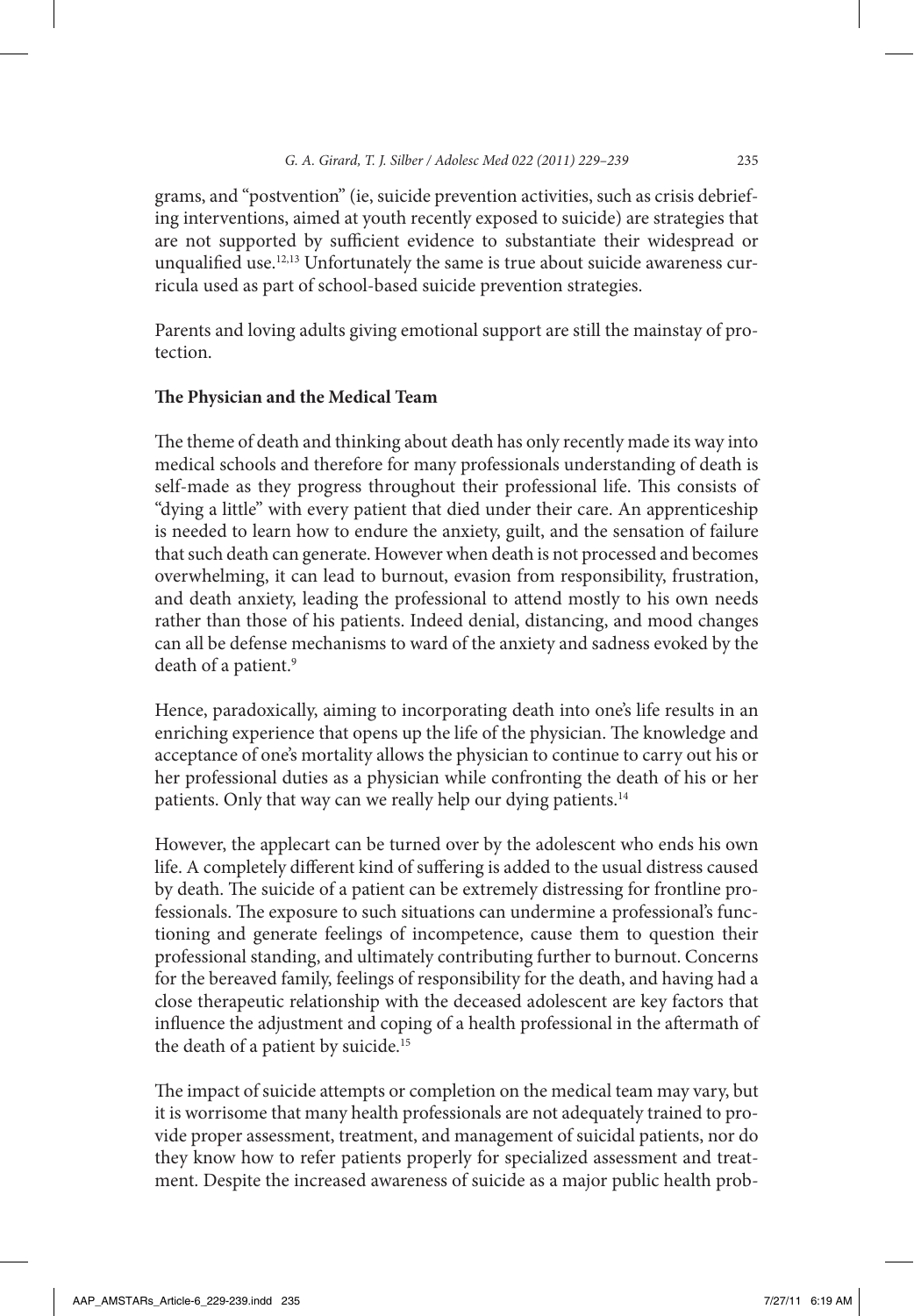#### 236 *G. A. Girard, T. J. Silber / Adolesc Med 022 (2011) 229–239*

lem, gaps remain in training programs for health professionals and others who often come into contact with adolescents in need of appropriate assessment techniques and treatment approaches. In addition, many health professionals also lack training in the recognition of risk factors often found in grieving family members of loved ones who have died by suicide (the suicide survivors).

The WHO has produced a manual on suicide prevention that includes advice for clinicians in the aftermath of suicide that recognizes that the professionals involved may themselves experience reactions such as anger, resentment, sadness, and even post-traumatic stress, and strongly recommends the need for peer support.<sup>16</sup>

## **Research**

Long-term studies and research about family reactions in the aftermath of suicide are lacking and clearly not easy to do. Approaching families and recruiting a large sample is understandably quite difficult. Because of this, the data obtained are more qualitative than quantitative. A landmark Swedish study, performed 2 years after the suicide of an adolescent, demonstrated the most important theme was still the search for the a reason why the adolescent had committed suicide. Almost all parents expressed anger at being deceived and that they had been denied the opportunity to provide parental support. Simultaneously, they felt remorse for being angry with someone who obviously had been so lonesome and desperate. Some relief was expressed by families that had been living with a troubled and difficult adolescent. This sense of relief was not easily admitted.

The essential finding was that although 2 years had passed since the suicide, the families were still struggling to move on, and those who had lost their only child appeared to have the greatest difficulty. Even though all of them had returned to the routine activities of daily life, almost all the parents thought it impossible to ever return to "normality." None had experienced one full day without thinking of the deceased.<sup>9</sup> There is still scant research on "the forgotten bereaved;" the children and adolescents who lose a sibling by suicide and are suffering from post-traumatic and grief reactions, depression, and anxiety.8

The recent development of research addressing post-traumatic stress disorder (PTSD) may be applicable to suicide grievers. Train conductors who have experienced striking individuals attempting to commit suicide by jumping in front of a train who suffer from flashbacks and nightmares sustained a dramatic improvement of their symptomatology through eye movement desensitization and reprocessing (EMDR).17 This is a form of psychotherapy that was developed to resolve symptoms resulting from disturbing and unresolved life experiences, using a structured approach to address past, present, and future aspects of dis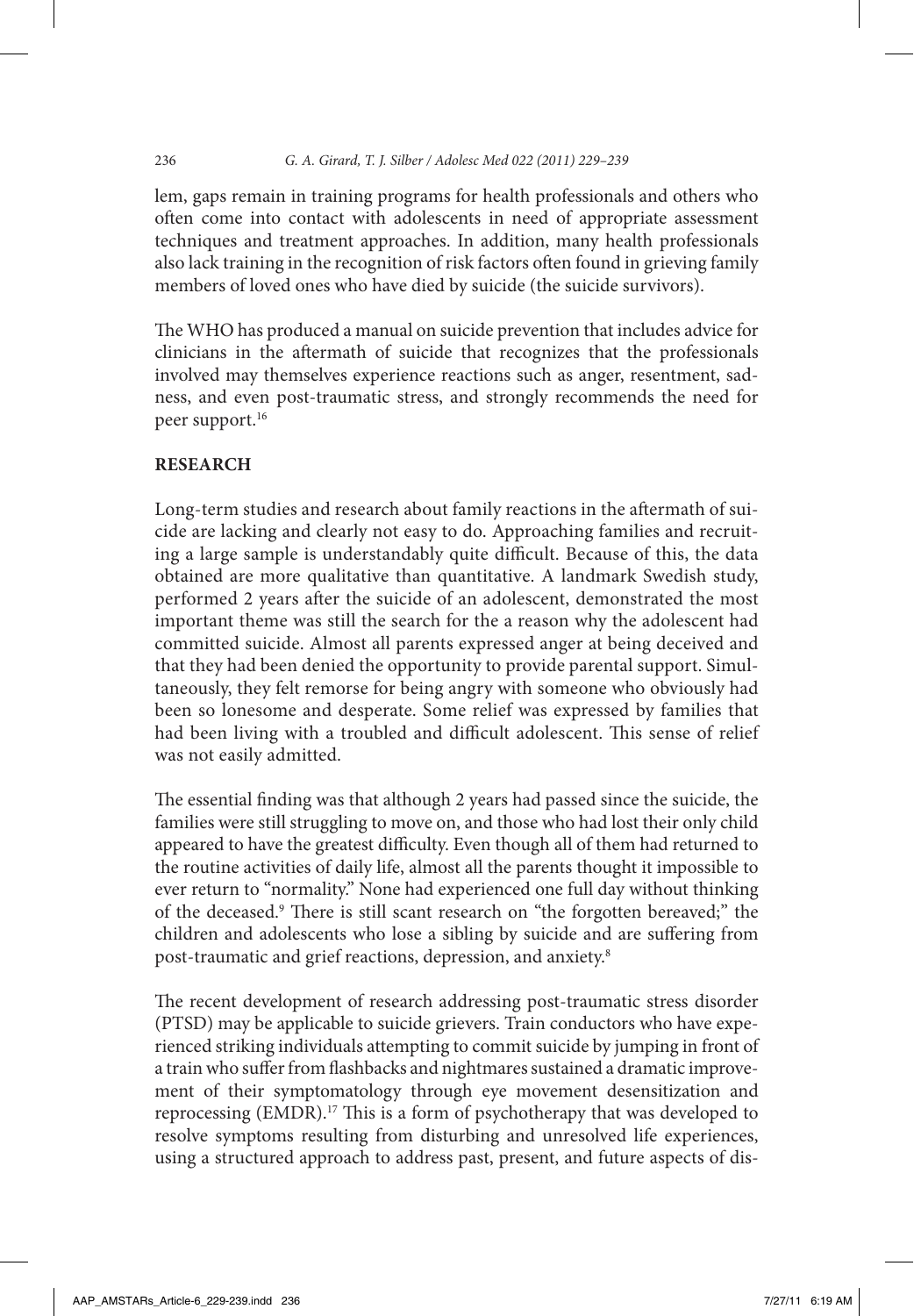turbing memories.18,19 A 2007 meta-analysis of 38 randomized controlled trials for PTSD treatment suggested that the firstline psychological treatment for PTSD should be trauma-focused cognitive behavioral therapy or EMDR.<sup>20</sup>

#### **Spirituality in the Aftermath of Suicide**

Suicide survivors often look for answers to the existential questions they are forced to explore within the framework of their traditions, beliefs, and philosophy of life. Spirituality may be awakened or deadened during this process. The term spirituality comes from the Latin word *spiritus*: the breath of life. It entails a way of being and of experiencing and acting that stems from the understanding of a transcendental dimension characterized by values that apply to oneself, others, nature, and life itself. It may or may not include a Supreme Being, but it includes the perception that there is transcendence and a sacredness to life that influences feelings and life goals and that nourishes the capacity to surmount life's difficulties. Religion can be a particular case of spirituality, and it is characterized by being engaged in a particular faith, which implies a narrative, rituals, and common activities that connects persons with a deity.

There are as yet no longitudinal studies about the impact of spirituality and religion on the grieving process in the aftermath of suicide. Nevertheless there is currently a clear understanding that values and spirituality can be one of the pillars on which resiliency can be established. Resiliency eventually raises to the challenge posed by the suicide of a loved one and sometimes the survivor may emerge stronger than before. Adversity, physical or psychosocial, can annihilate a human being or can induce resistance and strength. Resiliency can manifest in many ways, and it emerges sometimes where least expected. It is like a vital energy, reminiscent of Henri Bergson's *élan vital*. From a spiritual perspective this constitutes the vital center of every human being, and spirituality is about harnessing this energy to face adversity.<sup>21</sup>

#### **Therapeutic Interventions**

Most of the acute symptomatology seen in suicide survivors diminish and disappear over time. However this may not be the case with the psychological distress.22 To alleviate this, every suicide griever needs immediate support at the time of the loss. This is known as postvention. This may include facilitating the previously mentioned spiritual endeavor. It may involve psychological interventions. EMDR falls under this category, as it may alleviate nightmares and flashbacks. (However, it needs to be emphasized that this treatment is *contraindicated* for those individuals that are becoming suicidal.)

Another treatment approach can be done through groups. The New York State Office of Mental Health gives four reasons that support groups may be effective: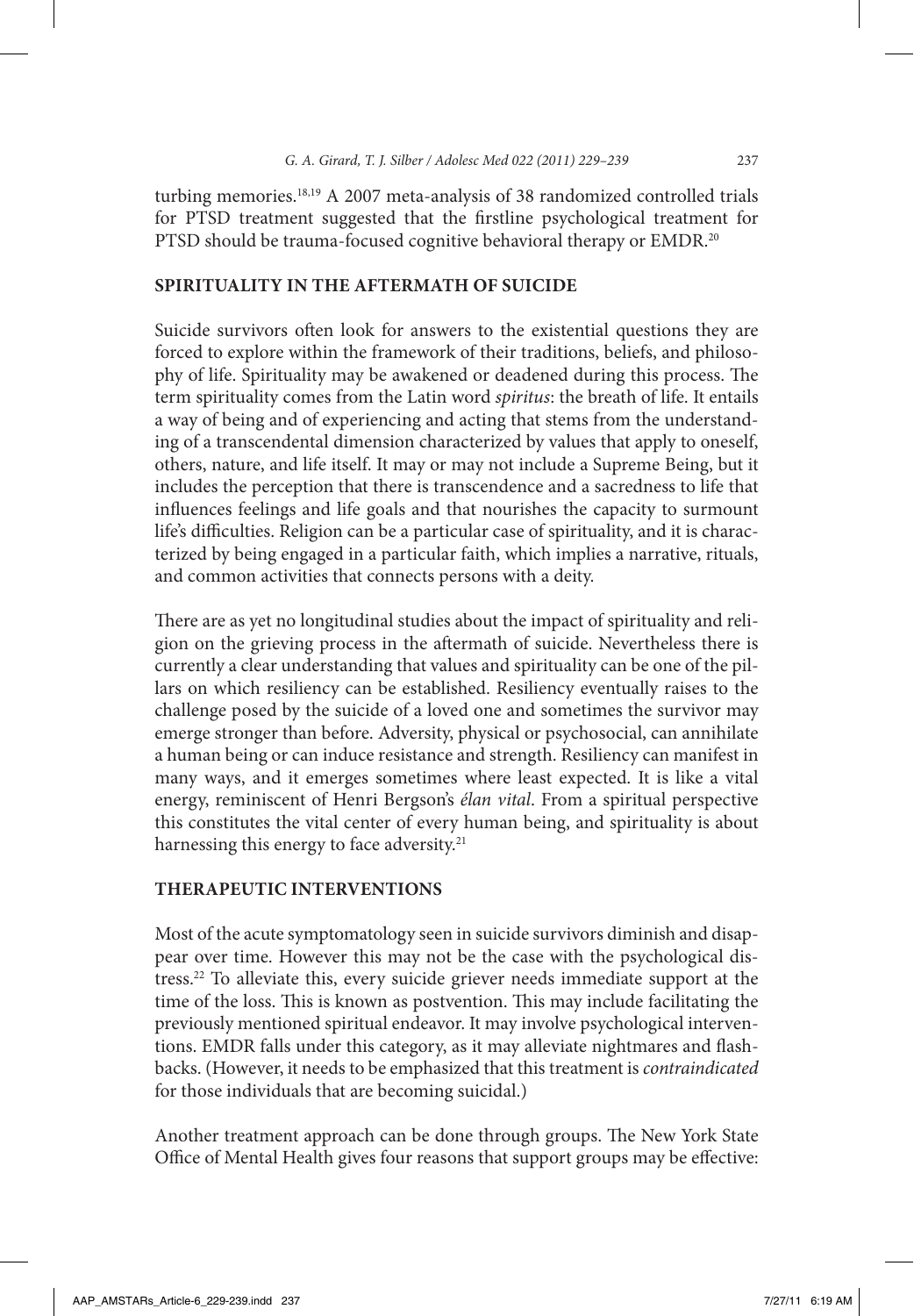238 *G. A. Girard, T. J. Silber / Adolesc Med 022 (2011) 229–239*

- **Normalization:** One of the most significant and helpful realizations for a survivor of a suicide to have is that, given the situation, his feelings are normal. In a group setting, it is reassuring to hear that others share his or her fears and losses, and that it is not pathological to feel this way.
- **Understanding:** This begins when the survivor starts to open up. By telling his/ her story and by verbalizing it, they can begin a process of organizing thoughts and feelings. This may be the first step in processing the "whys," "what ifs," and "why didn't I?"
- **Monitoring:** The third benefit is monitoring suicide risk. Given the link between the suicide of a family member and the increased risk for other family members, this is a critical benefit. Peer support groups may simultaneously provide healthy role models for grieving survivors while increasing social support.

Finally making sense of the suicide of a loved one is an emotional journey. Support groups provide resources to help educate survivors regarding the nature of suicide and suicide bereavement. Coming together to share and interact with other survivors may be their first step in the long journey towards healing.23 For the members of a medical team that lost an adolescent patient to suicide there is nothing worse than silence.

#### **Dénouement**

Mary's suicide was devastating to her elderly parents, whose older son had long left home. They constantly repeated that if they had returned home sooner from their shopping they would have found her, been able to remove the plastic bag from her head, and save her. The experienced psychiatrist who had recently changed her medication was naturally very distraught, and the therapist on vacation immediately responded to the adolescent medicine physician's call, who then proceeded to invite the family to join the 3 members of the interdisciplinary team, and they accepted gratefully. All together, they reflected about the vicissitudes in the young woman's difficult life. They realized that they had become, to different degrees, suicide survivors. The professionals then modeled for the parents, each in his own way, their sorrow, disappointment, angry frustration, caring, second guessing, and mourning for the young woman. The clinician asked the parents if it would be all right for him to call them to see how they were doing, and specially offered to see their adult son if he came back to town. (A few calls were exchanged). An important aspect in dealing with this tragedy was the exchange of thoughts between the team members and the ongoing support for each other. Neither this young woman, nor the team members' compassionate effort of mutual support, will be forgotten as long as they live.